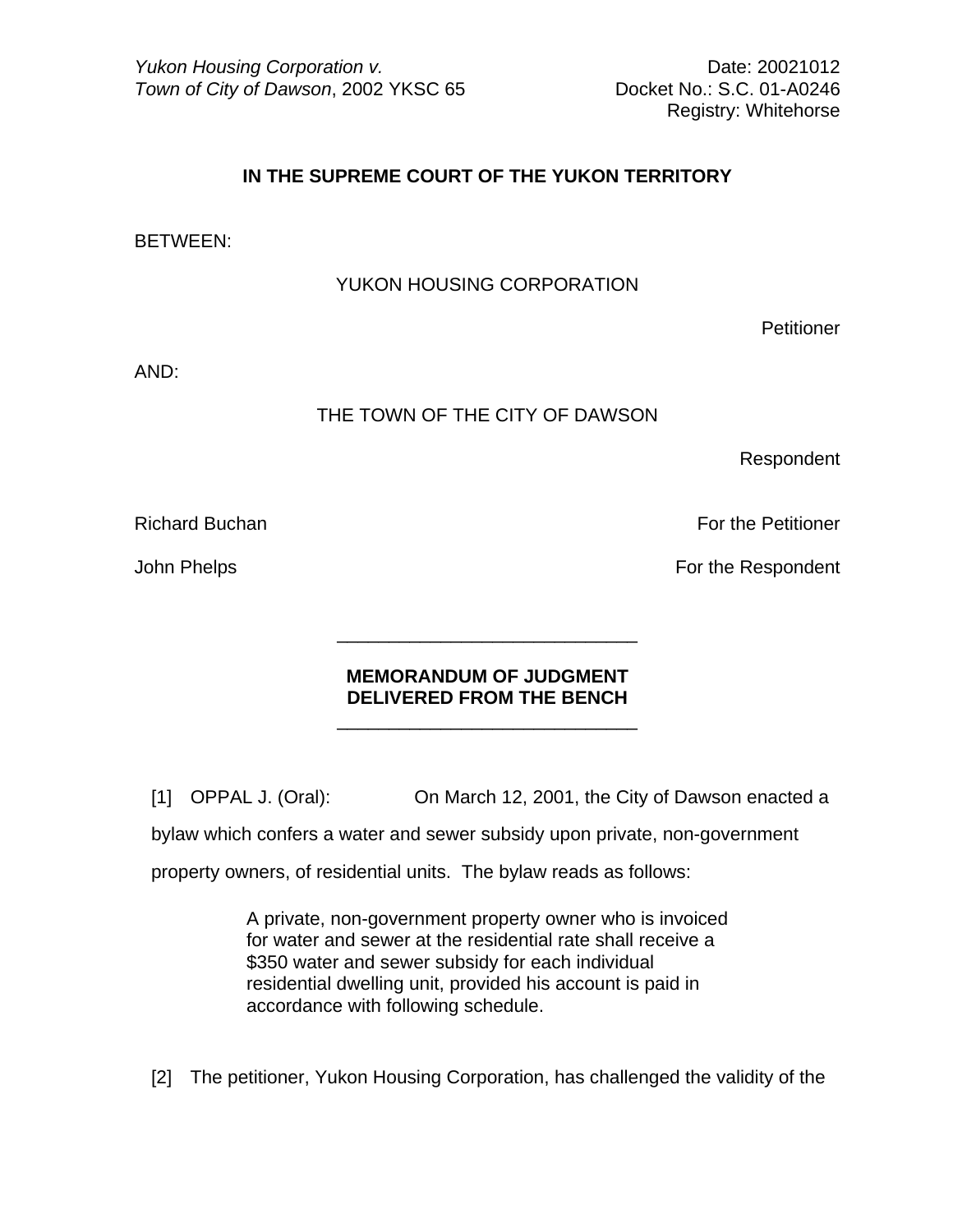bylaw on the grounds that it is discriminatory. It is not in dispute that the Housing Corporation, which is the owner of 89 residential units within the jurisdiction, does not fall within the definition of "a private, non-government property owner."

[3] The Corporation has alleged that as a result of the bylaw, it has paid for the taxation year 2001, water and sewer rates in the sum of \$31,150 over and above what they ought to have paid but for the bylaw.

[4] The position of the City is the subsidy is intended for the benefit of private homeowners of residential properties and not for government or corporate interests. It is argued that the *Municipal Act* authorizes the City to grant such subsidies under appropriate circumstances.

[5] The Housing Corporation's position is that rules of statutory interpretation of the legislature confer power on municipalities on a case-by-case basis, to grant subsidies to certain groups or organizations in the best interests of the municipality. The circumstances of this case, the City enacting this legislation, has offended the general principles of municipal law and that the bylaw ought to be set aside.

[6] In determining whether a municipal bylaw is valid, the starting point in any judicial review of any legislation, begins with the general principle that courts must show deference to the decisions of duly elected councils, who presumably enact laws in the public interest. Courts ought to interfere with and set aside bylaws of municipalities only in the clearest of cases.

[7] Having said that, the bylaws enacted by municipal governments must conform to the provisions of the *Municipal Act*, the common law, and to the *Charter of*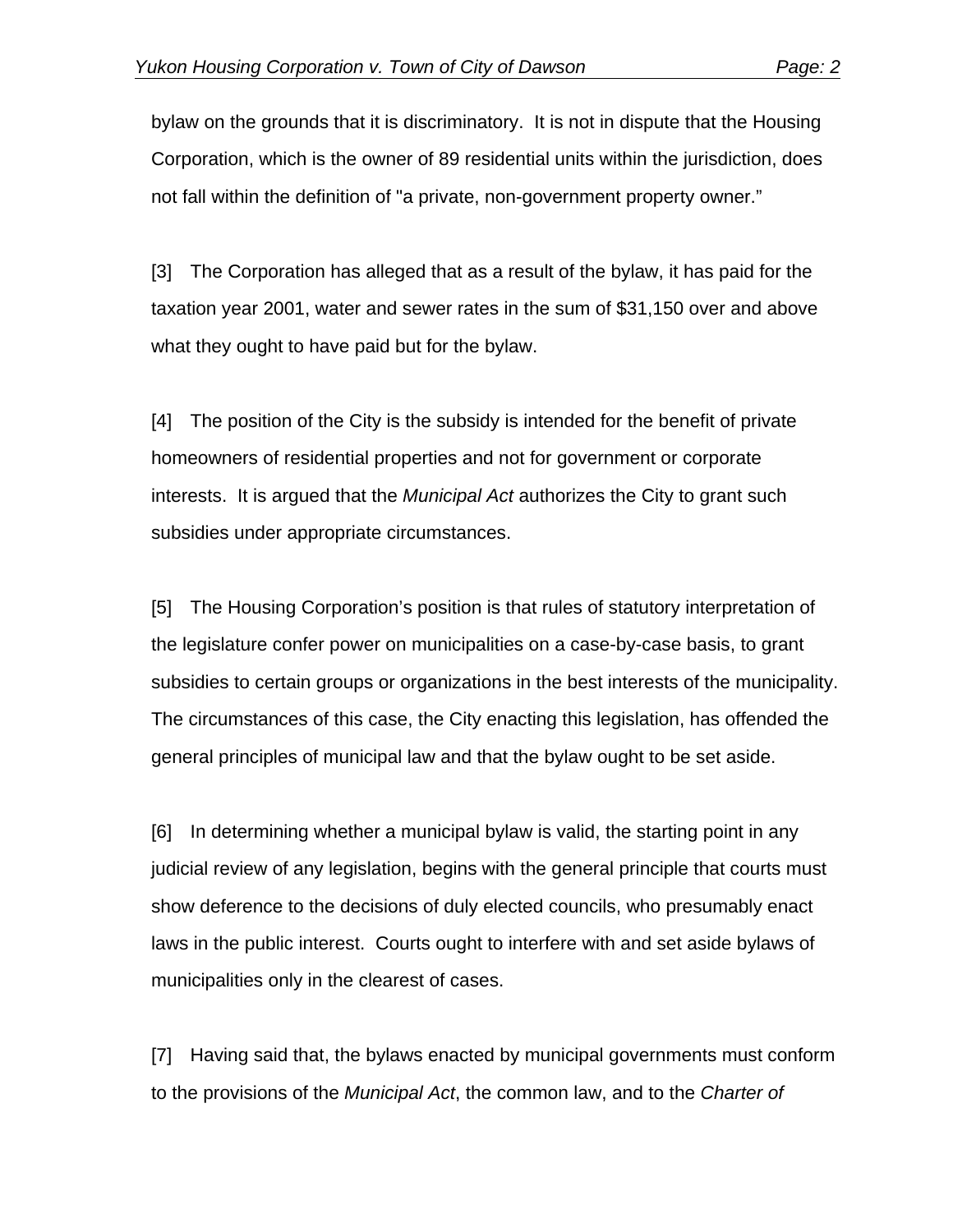*Rights and Freedoms*. Section 233(1) of the *Municipal Act,* S.Y.1998 c. 19,

imposes certain limitations upon municipal governments to grant subsidies.

Section 351 of the *Act* gives statutory authority to a person who challenges such a

bylaw. That section reads as follows:

A person may make application to the Supreme Court for a declaration that all or a part of a bylaw is invalid on the following grounds:

- (a) the council acted in excess of its jurisdiction,
- (b) the council acted in bad faith,
- (c) the bylaw in whole or part, is discriminatory, or
- (d) the council failed to comply with a requirement of this or any other *Act* or the municipality's procedures bylaw.

[8] In this case, the essential argument that is raised by the applicant, Housing Corporation, is that the bylaw is discriminatory and therefore ought to be set aside.

[9] I made reference to section 233(1), and I point out that that section sets limits as to when a municipal government may act in these circumstances. The section reads as follows:

> Except where it is otherwise provided by an *Act*, a council does not have the power to grant to any person, institution, association, group, or body any privilege or exemption from the ordinary jurisdiction of the municipality, or to grant any charter bestowing a right a privilege, to give any bonus or exemption from any tax, rate, or rent, or to remit any tax or rate levied or rent.

Section 245 states, however, that:

Council may by bylaw provide grants, gifts, or loans of money or municipal property or a guarantee of any borrowing within borrowing limits, including grants for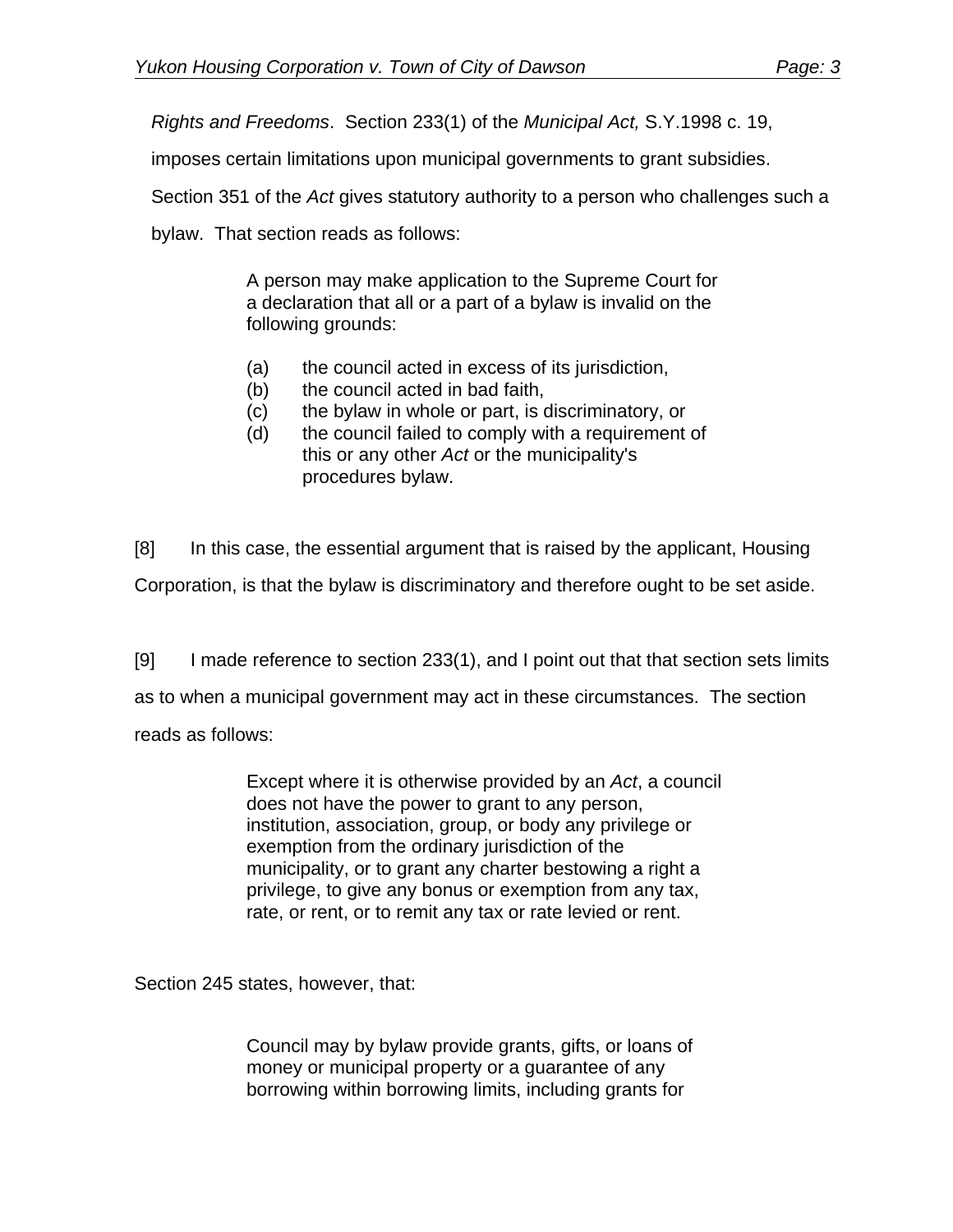property taxes or service charges or fees, as council considers expedient, to any person, institution, association, group, government, or body of any kind.

[10] Those sections of course must be read together. They cannot be considered in isolation of one another. A leading case on the issue of discrimination is *R. v. Sharma*, [1993] 1 S.C.R. 650. In that case the Supreme Court of Canada considered the issue of whether a particular bylaw relating to street vendors, the requirement that street vendors apply for a licence, contravened the provisions against discrimination. The Supreme Court of Canada made the following comments, I make particular reference to the judgment of Mr. Justice Iacobucci, at pages 667 and 668, wherein he stated as follows:

> I agree with Arbour J.A. that this case is governed by the decision of this Court in *Montreal (City of) v. Arcade Amusements Inc.*, [1985] 18 D.L.R. (4th) 161, with respect to the discrimination in the bylaw scheme. In that case, the Court held that the power to pass municipal by-laws does not entail that of enacting discriminatory provisions (i.e., of drawing a distinction) unless in effect the enabling legislation authorizes such discriminatory treatment. See also Rogers, The Law of Canadian Municipal Corporations….

And he goes on to state that:

The rule against discriminatory by-laws is an outgrowth of principle that, as statutory bodies, municipalities "may exercise only those powers expressly conferred by statute, those powers necessarily or fairly implied by the express power in the statute, and those indispensable powers essential and not merely convenient to the effectuation of the purpose of the corporation."

[11] The Court adopted with approval the reasons, or the general statements of law as set out by in the text the "Law of Canadian Municipal Corporations," 2nd edition,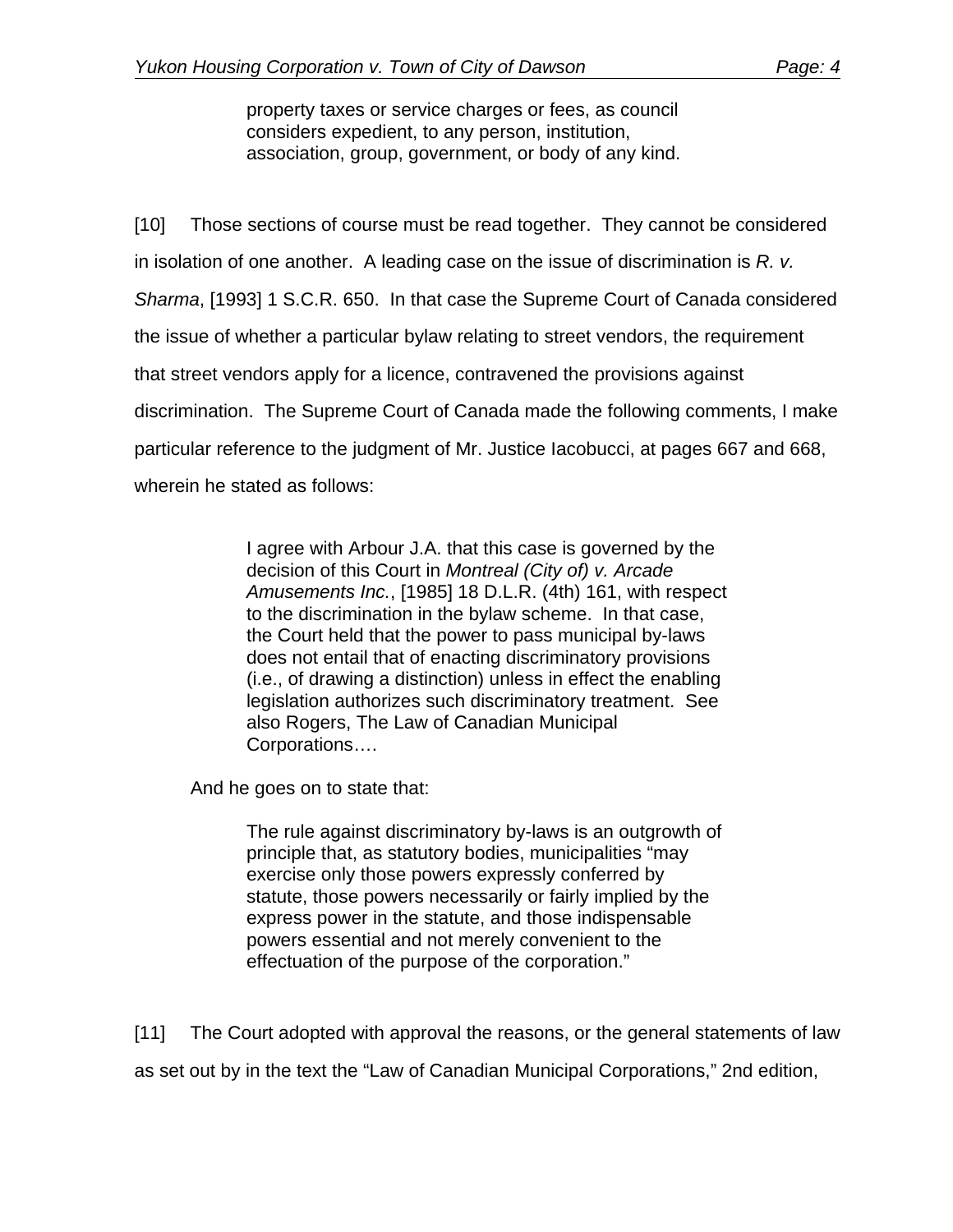by Rogers, wherein the learned author discussed the issue of discrimination in the following way, paragraph 193.51:

> By-laws which operate unfairly and are partial and unequal in their operation between different classes are discriminatory and therefore illegal. (v) A bylaw will not be characterized as discriminatory simply because it is directed at one particular person or lot. Two elements are required to establish discrimination: (1) the by-law must in fact discriminate, by giving permission to one person and refusing permission to another; and (2) the factual discrimination must be carried out with an improper motive of favouring or hurting one individual without regard to the public interest. (v).

The fact that a bylaw is passed to benefit a particular group, even at the expense or the prejudice of another group, is not sufficient to invalidate it on this ground so long as council acts in what it regards as the best interests of the public.

[12] Those general principles were adopted by the Court of Appeal of this jurisdiction in *Lees and Lees v. the Corporation of District of West Vancouver*, [1991] WWR 124. In particular I make reference to the fact that the acts of discrimination must be carried out with an improper motive of favoring or hurting one individual without regard to the public interest.

[13] I cannot conclude that this bylaw discriminates in a fashion that it shows favoritism of a type that would warrant setting it aside. There is no evidence that the City had any improper motive enacting the bylaw. The evidence of Scott Colson, the City Manager, sets out the intent and purpose of the legislation, which is to assist private owners of residential units by offering them subsidies. That was obviously done in the public interest. There is no evidence of any improper motive on the part of the City enacting that bylaw.